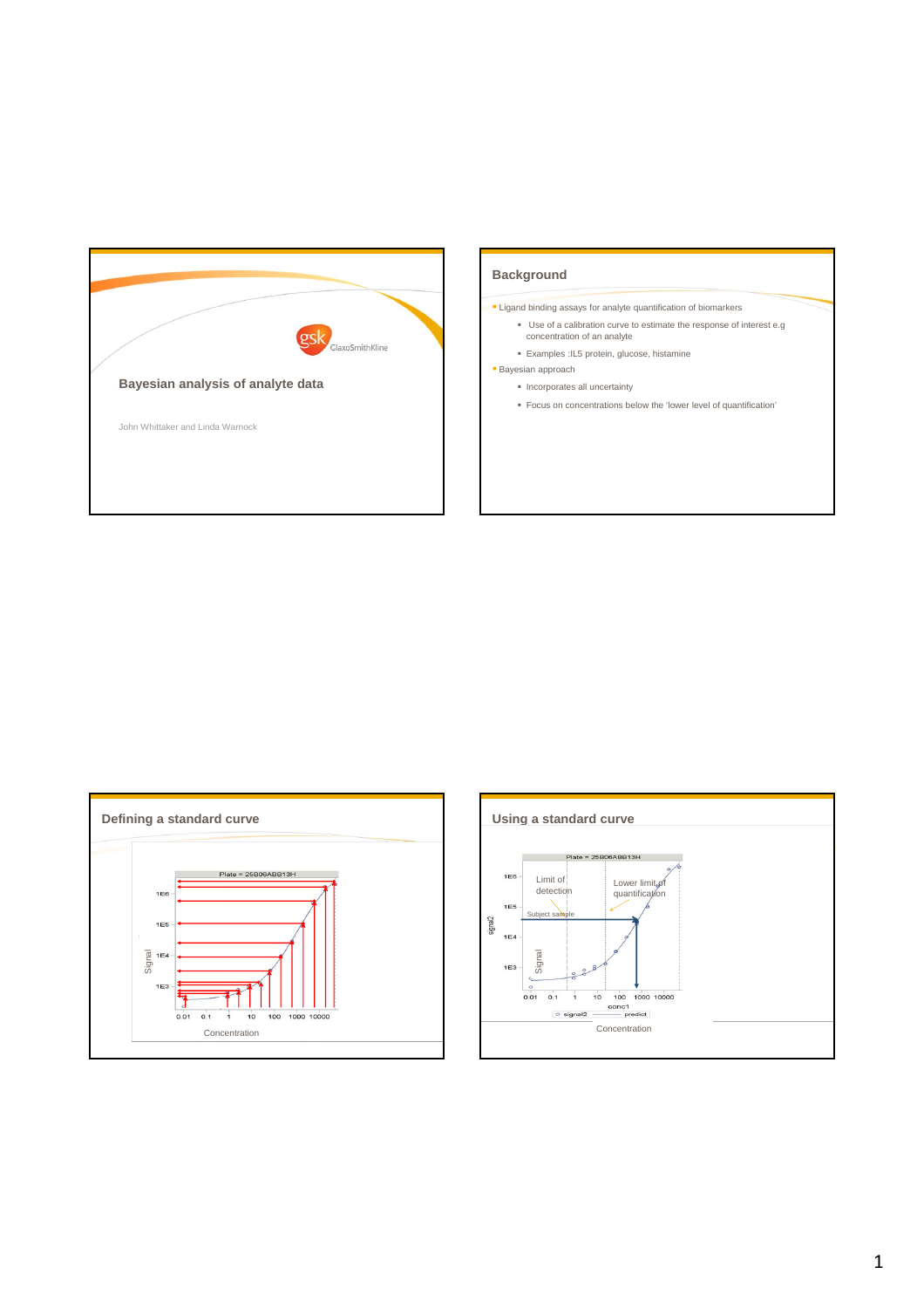## **Note:**

- <sup>■</sup> See FDA recommendations on assay validation, etc
- LLoQ is the lowest std concentration which meets set criteria on accuracy and precision
- Precision based on CV of the unlogged back calculation std concentration data – accuracy based on the estimated back-calculated std concentration over the true std concentration
- Values below level of LLoQ set to LLoQ/2



## **Modelling**

Typically something like a 4 parameter logistic model:

$$
\mathbf{E}(y\,|\,x,\beta)=g(x,\beta)=\beta_1+\frac{\beta_2}{1+(x/\beta_3)^{-\beta_4}},
$$

- **Assume y Gaussian**
- **Sensible to make beta random effects eg to allow plate effects**
- May allow variance to depend on  $E(y|x,beta)$

## **Bayesian approach**

- Above models P(signal | concentration)
- **Applying Bayes rule,**
- P(concentration | signal) = P(signal | concentration).P(concentration) / P(signal) **Specifying a prior for concentration allows inference about concentration conditional on signal**
- $\blacksquare$  If model is correct, this properly reflects uncertainty about concentration – No need to discard/adjust data below LLQ/LLD
- Inference (eg on treatment effects) can be done within the same model and allows for uncertainty about concentration
- Not new: see eg Gelman et al, Biometrics 2004 Doesn't seem to be much applied in practice
- 
- Here show some examples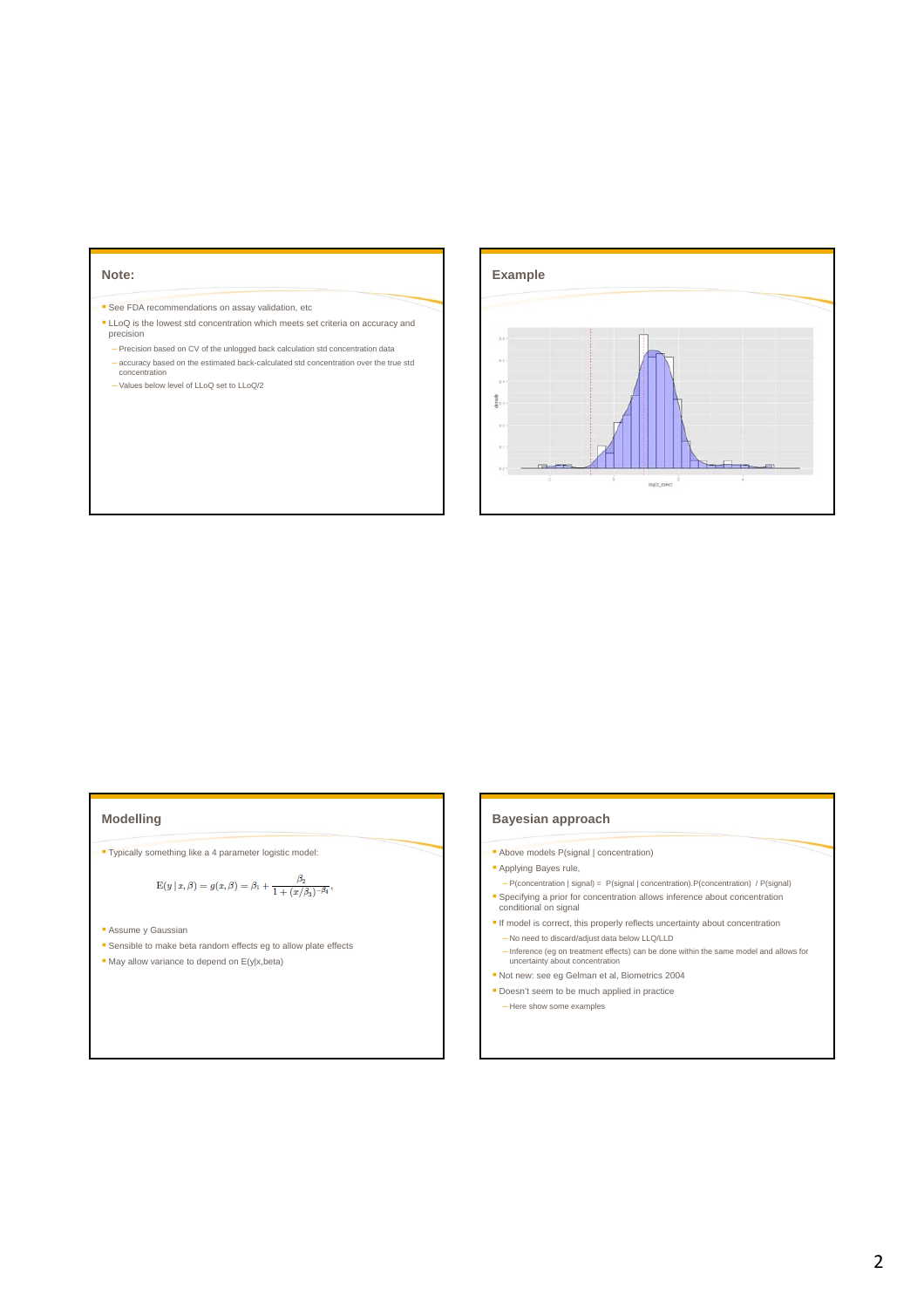#### **Priors**

 'Default' weakly informative priors on regression parameters/variance components

- **For experimental concentrations:** 
	- conc.exp[i] ~ dlnorm(mu, tau)
	- 'Default' weakly informative priors on mu, tau
- Typically mu will be a linear predictor incorporating parameters which are objects of inference

## **Computation: WinBUGs**

model{ for (i in 1:m.stand){<br>signal.stand[i] ~ dnorm(mu.stand[i], tau.e)<br>mu.stand[i] <- d[plate.stand[i]] + a[plate.stand[i]] / (1 +<br>pow(conc.stand[i] / c[plate.stand[i]],-b[plate.stand[i]])) } for (i in 1:m.exp){<br>signal.exp[i] - dnorm(mu.exp[i], tau.e)<br>mu.exp[j] - dnorm(mu.exp[i]) + a[plate.exp[i]] / (1 + pow(conc.exp[i] /<br>c[plate.exp[i]] - dlnorm(mu.prior, tau.prior)<br>conc.exp[i] - dlnorm(mu.prior, tau.prior)<br># .<br>}



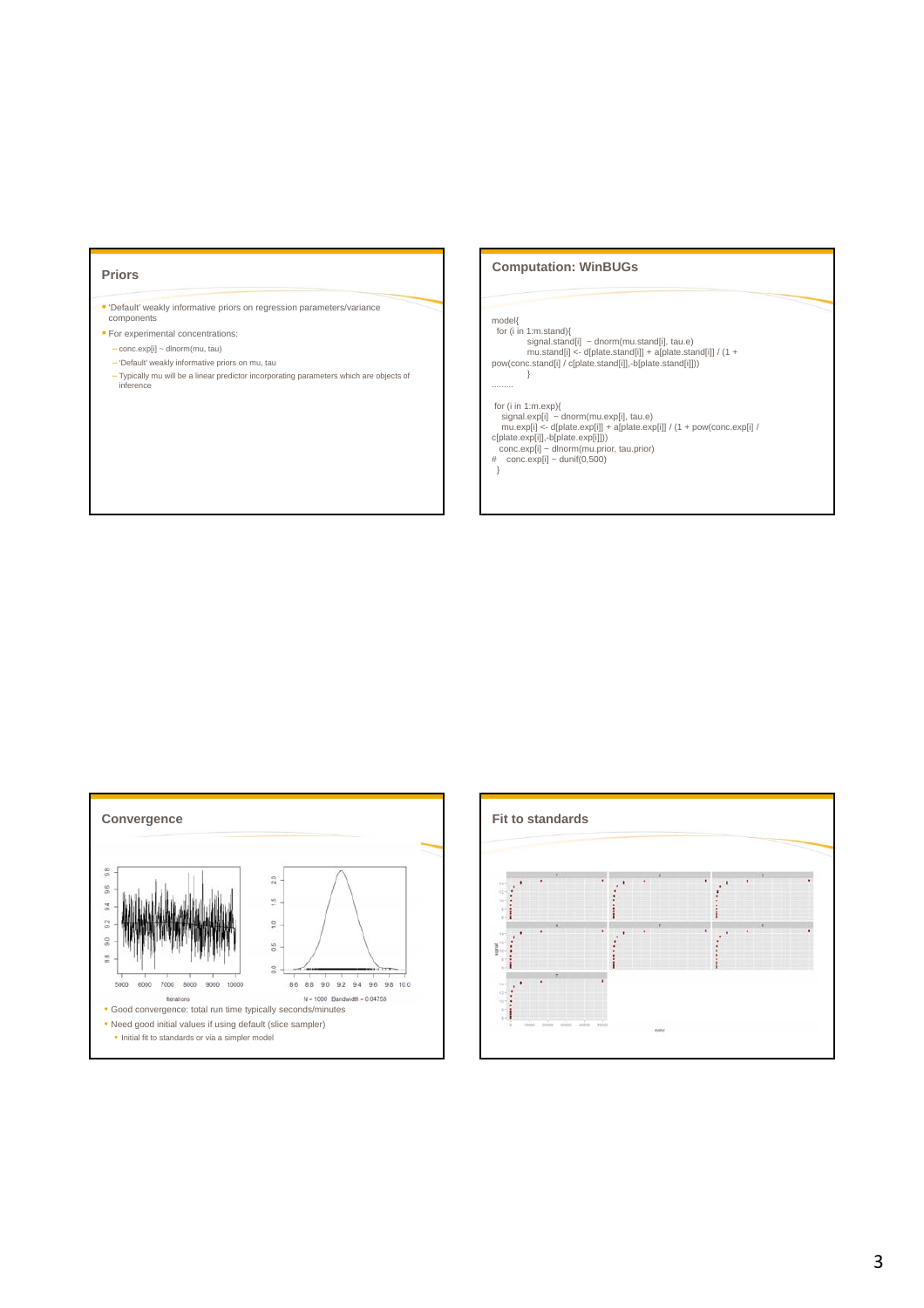





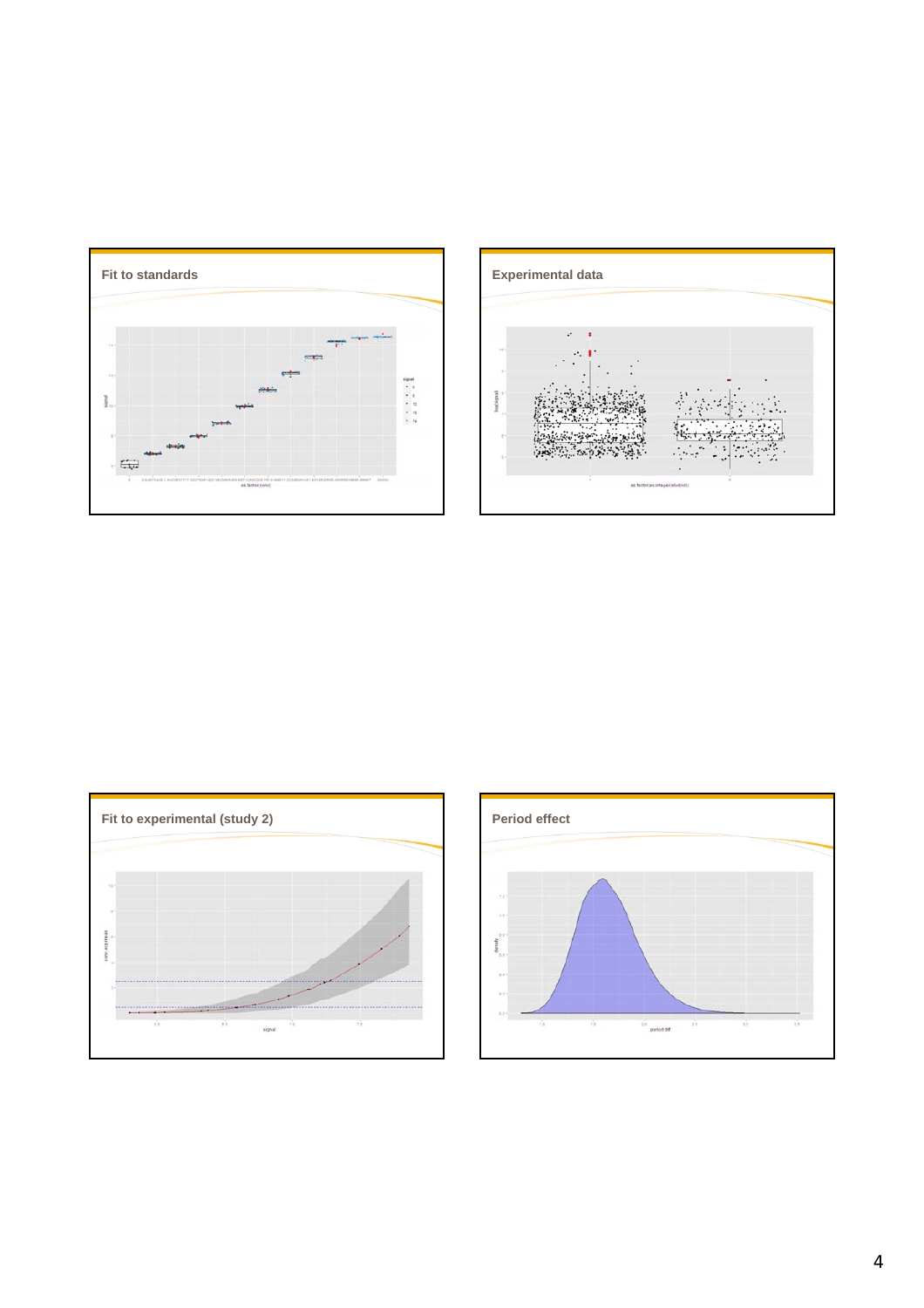## **Discussion**

- **LLQ/LLD** are often unnecessarily conservative and may discard valuable data – Check modelling assumptions
- **Bayes approach works well**
- Care with starting values
- WinBUGs adequate, other approaches may be faster Allows easy extension
- Replace N() with t() to robustify
- Model mean-variance relationships

– Etc

Challenge persuading colleagues to use this approach?

# **Ethics**

"The human biological samples were sourced ethically and their research use was in accord with the terms of the informed consents"